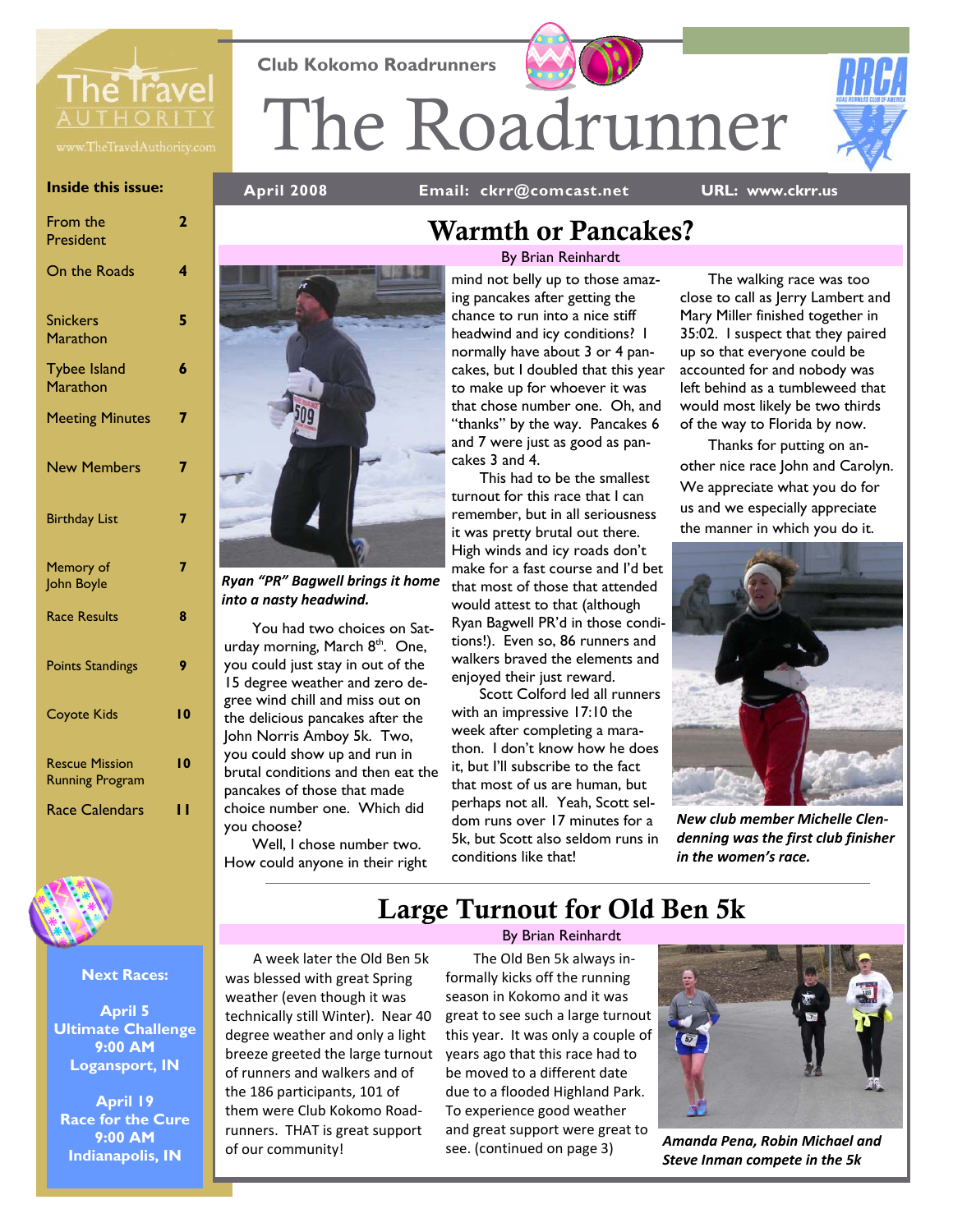

## From the President

By William Irvin



*Club President William Irvin (right) runs beside fellow club member Jeff Kuczera at the recent John Norris 5k in Amboy.*

### Race For the Cure‐

April  $19^{th}$  is the date for this years Race For the Cure, one of the greatest events that you will have the opportunity to witness. It is also one of the greatest events that you will have the privilege of contributing to. Hundreds of thousands of women have been diagnosed and will be diagnosed with breast cancer and this is an opportunity to help raise money to fight this ugly disease. One of those women diagnosed with breast cancer this year or in the future could be you or any female that is a family member or friend that you hold dear to your heart. Please join Club Kokomo and our team that make the annual trip to Indy for this awe‐ some event. To see the so many women at this event who have beat the disease and so many who run or walk in memory for a loved one is quite an experience.

If you had not registered by March  $21<sup>st</sup>$  John Wiles will not be able to pick up your packet for the race to hand deliver to you. However, it does not mean that you cannot register on the Club Kokomo Team, you will just have to arrive a bit early to pick your packet up. John Wiles is the Team captain (Captain Jack), please see Johnnie O's article for more detail and for caravan details for the trip down the morning of the  $19<sup>th</sup>$ .

CK Ultimate Challenge‐ Looking for a good tune up race before the MINI or any other half mara‐ thon that you have scheduled for the late spring early summer? Or just looking for a challenge altogether? The Ultimate Challenge is April  $5<sup>th</sup>$  and is prefect for just that rea‐ son. The race is located in Logansport (a short drive from Kokomo) and the course is very scenic and a little chal‐ lenging. The beautiful

scenery makes up for the challenge as the course runs along the Wabash River in the rural parts of Logansport. Traffic is not a problem at all with last years car count at roughly 5 (counting the EMA cars on the course!).

If you would like more information regarding either one of the races please go out to the Club Website at www.ckrr.us or send one of the Club offi‐ cers an email with your questions or con‐ cerns. (Our emails are on the website)

### VO2 MAX

Club Fitness 24 has new equipment for VO2 MAX testing. They will be pro‐ viding this service for a fee (please con‐ tact Chad or Kim Coy at Club Fitness for pricing) and on a appointment basis only.

Exercise physiologist define VO2 MAX is your maximal rate of oxygen con‐ sumption. It is a measure of your capac‐ ity to generate energy required for en‐ durance activities and is one of the most important factors determining your abil‐ ity to exercise for longer than 4 to 5 min‐ utes. Improving your VO2 max by 10 percent without changing any other per‐ formance factors can take more than a minute off your 5k time, and is an essen‐ tial factor in races from 800 meters to the marathon. Your sedentary VO2 max values are genetically determined. How‐ ever, all individuals can make drastic im‐

provements in VO2 max with the right training stimulus. Thus, to attain your best possible performances, VO2 max improvement is one aspect of your train‐ ing that should not be ignored.

There are two ways to take VO2 max to its highest possible levels; increased volume and increased intensity. Studies show that sedentary people can improve VO2 max by over twenty percent when they begin a running program of 25 miles per week. By increasing mileage to 50 miles per week, VO2 max is improved a further ten percent. Unfortunately there are diminishing returns of VO2 max in‐ creases with increased mileage, so dras‐ tic improvements will not occur indefi‐ nitely. Based on the available research, it seems that maximal VO2 max gains are achieved with a weekly running volume of 60 to 90 miles. Although increases in weekly mileage have shown to be par‐ ticularly effective at increasing VO2 max, it is important to remember that mileage should be increased gradually, with care‐ ful attention towards preventing over‐ training and injury. Also, VO2 max im‐ provements only occur if you are keeping running intensity the same as you in‐ crease your mileage. If you increase your mileage, but slow down your daily run‐ ning pace, little improvement will occur in VO2 max.

This brings us to the topic of inten‐ sity, the second method of enhancing VO2 max. Intensity has actually been proven to be more potent enhancer of VO2 max than volume. For VO2 max im‐ provement to occur, training runs should be conducted at an intensity of at least 70 percent of VO2 max. Seventy percent of VO2 max corresponds to a pace that will bring your heart rate to 75‐80 per‐ cent of maximum. Running at intensities close to 100 percent VO2 max is the best thing you can do to elevate your VO2 max. This corresponds to about two mile race pace, so unfortunately this intensity cannot be maintained for very long, and training this hard every day would quickly lead to over‐training and/or in‐ jury. The best way to complete a signifi‐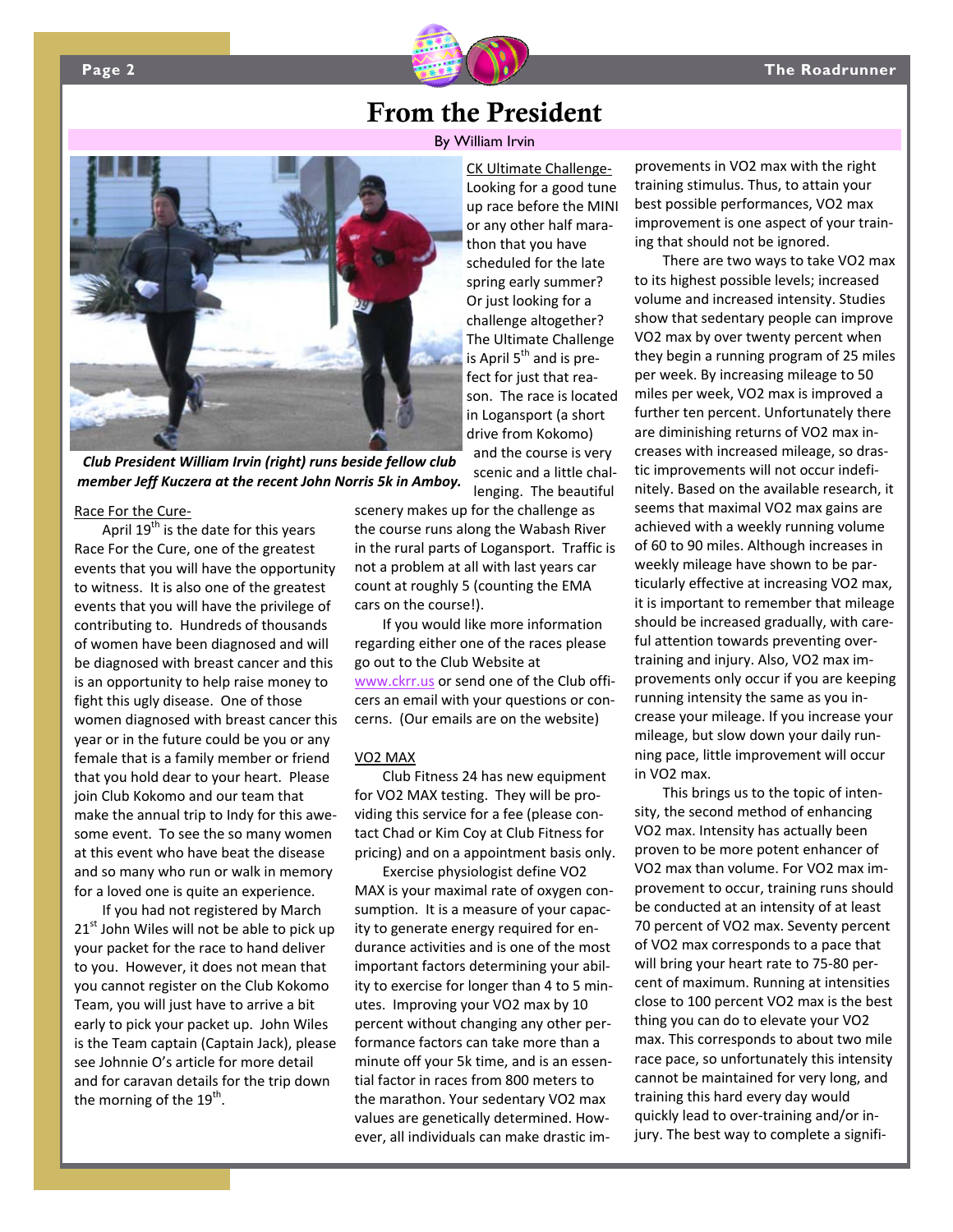

# Large Turnout for Old Ben 5k (continued)

Club Kokomo also always assists Indi‐ ana University Kokomo in putting on this event so give yourselves a big pat on the back.

Scott Colford ran away with the Old Ben race just like he did with the Amboy race with a winning time of 16:45. Heather Weber wins women's races when she's not busy giving birth to young ladies and won this one handily with a time of 18:46. Heather was the fourth finisher overall.

The walking races were also won by club members Jerry Lambert (33:32) and Mary Miller (33:58). Great job to those four as well as all of our club members.

The next club event is the Ultimate Challenge along the banks of the Wabash River in Logansport. You have a choice between tough 5 or 10 mile courses.



*New club members Brian Moore and Laura Rosenstengel finish the Old Ben 5k.*

See Ya At the Club Kokomo Mini Tent! - We hope everyone's training is going well for Indiana's most prestigious road race. Thanks to Weber Speakers for joining again with Club Kokomo in sponsoring our tent at the Mini. You are welcome to invite family and friends to meet before and after at the tent which is located in the Southwest corner of Military Park. The CK Mini-Tent is the perfect place to store your gear bag, dry clothes, and enjoy a favorite post race bev**erage and/or snack with all your Club Kokomo friends.** 

For those of you who would like Robin Cole to pick up your Mini-marathon packet for you be sure to get the back page of your pamphlet to her by Wednesday, April 30, in Highland Park. The earlier you get the page to her the easier it is for her so don't wait until the last minute. Robin is available most Wednesday nights in Highland Park since she volunteers for the Mile Run or runs with the Wednesday night group at 5:30. Please include your phone number on the page in case she needs to contact you. You can pick up your packet any time on Friday, May 2 on the Tetrault's front **porch. The Tetrault's live in the large brick home behind the maintenance garage in Highland Park.**

## From the President (continued)

cant volume of (continued on page 3) running at 100 percent of VO2 max is to use intervals of three to five minutes at 3k to 5k race pace with about equal re‐ covery between each interval. By dividing your workload into intervals, you can run for more total minutes at 100 percent of VO2 max than if you attempted a con‐ tinuous run. One interesting note is that running faster than 100 percent of VO2 max will not improve it more than run‐ ning at 100 percent of VO2 max, and is likely to leave you more fatigued and unable to complete a high volume of work. Faster running is necessary to en‐ hance other performance factors which I

won't go into here, but when your focus in on enhancing VO2 max, a higher then 100 percent intensity should not be used.

If you are looking to set a PR this year and would like to setup a training schedule to provide structure to your training, identifying your VO2 MAX is the first step in obtaining your PR. Contact Kim or Chad at Club Fitness 24 for more information on their new VO2 MAX test‐ ing.

Hampson, David (1997). VO2 MAX: What is it, Why is it so important, and how do you improve it? Taken from the Internet March 26, 2008. http:// www.coolrunning.com/major/97/

training/hampson.html

### WARM WEATHER!

With the warm weather upon us (Thank you Lord!) it is easy to get caught up in the urge to get out and stay out on the road after being cooped up all win‐ ter. Make sure and gradually increase your mileage to your particular training schedule and make sure that you pay attention to the little pains and twinges that you are feeling as they can grow to major issues FAST! Your speed and en‐ durance will catch up with you soon enough.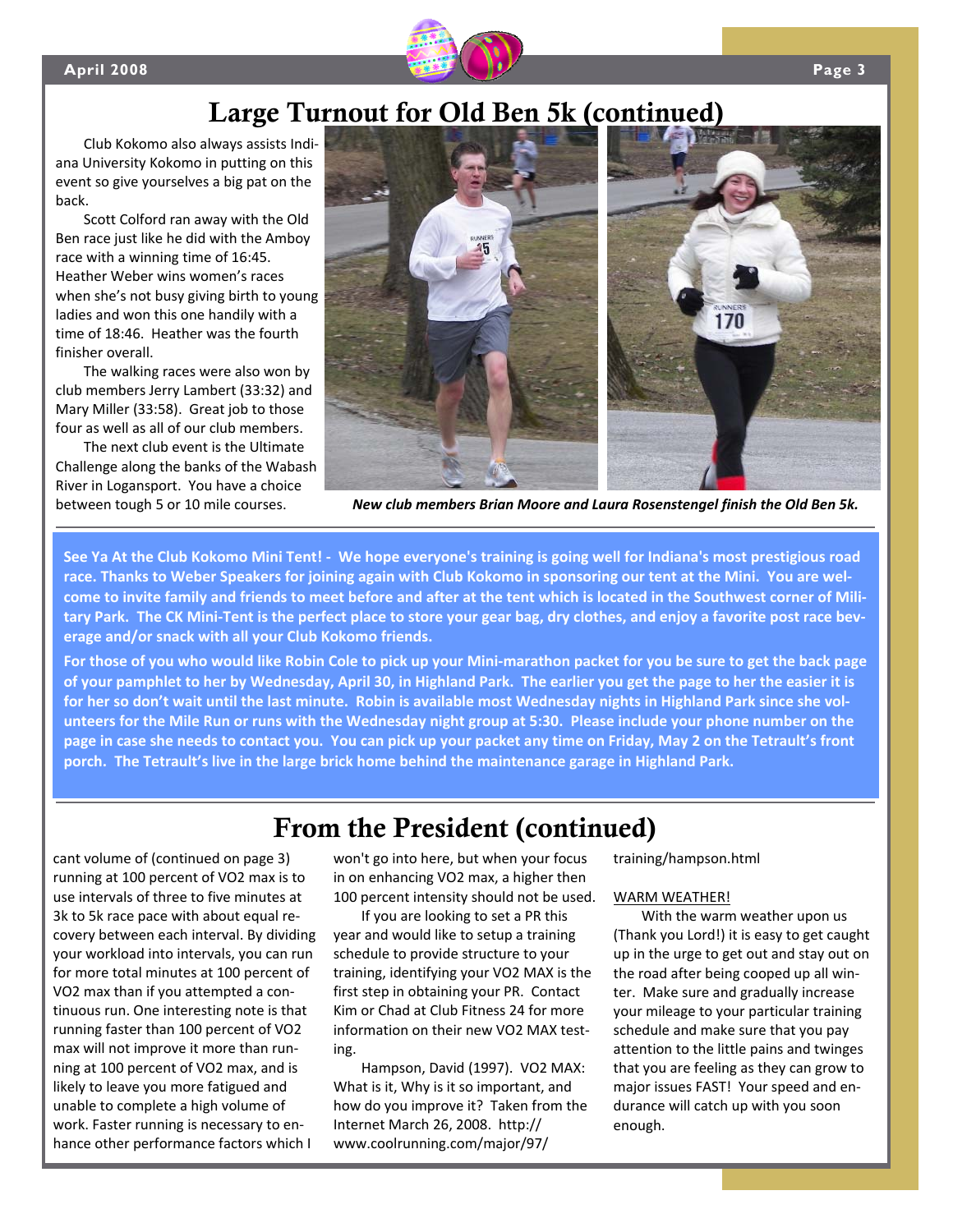



Johnny '0 lifts his shillelagh high in salute to the 82 people who set a Club Kokomo Road‐ runners personal record for members on its Komen Indi‐ anapolis Race for the Cure team.

Answering the call this year by the March 21 deadline were: Rhenda Acton, Bill, Kathie, Andy and Amanda Barnett, Larry Bales, Vicki Boles, Diana Brown, Milt and Helen Brown, Byron Bundrent, Sylvia Burgin, Michelle Clendenning, Robin Cole, Mike Deardorff, Barry and Linda Donovan, Karmen Glaspy, Michael Graham, Jayne Hiatt, David Hughes, Holly Hurlbut, Jessica Irvin, Cory, Jaime and Aubry Jackson, Nicole Jackson, Lisa Jones, Jerry Lambert, Vanessa Lorenz, Eric and Monica Matthew, Alexandra, Jeanette and Lauryn Merritt, and Tom and Linda Miklik.

Mary Miller, Sharon Miller, Brian Moore, Geana, Hannah and Ron Moore, Corey, Kobi and Tami Moore, Rosie Mossholder, Amanda Pena, Joyce Pennycoff, Patti Reinhardt, Debbie Rife, Pat Robert‐ son, Jolene Rule, Joyce Russell, Jackie and Cynthia Sanders, Lorene Sandifur, Gina Sheets, Mark Shorter, Stan and Pat Shuey, Charlie Skoog, Rocky and Judy Smith, Steven and Amy Smith, Ricke Stucker, Tim Taflinger, Greg Townsend, T.A., Heather, Kelsey, Lauren and Natalie Weber, David White, John and Anne Wiles, Shirley Wilson, and Brayden, Darcie, Lillian and Matt York.

Johnny 'O is very familiar with most of the 82 team members, because they answer his call for the Komen Indian‐ apolis Race for the Cure each year. Ac‐ tually, most of these people respond all the time to Johnny 'O's calls for help no matter the cause or event.

Johnny 'O is truly blessed to have such friends. So, once again, he thanks these people, who have joined CK's

## On the Roads

### By Johnny 'O

Race for the Cure team, and the people who made additional donations to Komen totaling \$1,330. Among the donors are Steve and Barb Wand, team mem‐ bers for many years. Steve and Barb cannot make this year's race, so, in‐ stead, they made a donation.

Although team registration has closed, people can still register online, by mail, or on race day April 19 for the race and our CK team. Last year at the close of team registration, we had 70 members. By race day, we had picked up 10 more for a total of 80 members.

However, the post March 21 regis‐ trants will have to pick up their packets on race day at the registration tent on IUPUI Library's lawn since packets will not be available for our team distribu‐ tion on April 16.

Capt. Jack will pick up the team's race packets on April 14. He will be out of town on April 16, so Anne 'O, with



*You'll see some familiar faces every year at the Race for the Cure.*

the help of friends, will distribute pack‐ ets 5 p.m. that day at the outdoor shel‐ ter near the flag pole in Highland Park. Anne 'O will be participating in CK's Wednesday night training run, so she will be in the park until 6 p.m.

Capt. Jack also will have race packets 5 a.m. race day (April 19) at Lowe's on U.S. 31 South.

Team members, who want to caravan to Indy on race day, should meet in the north east section of Lowe's parking lot at 5 a.m. The team will leave for Indy at 5:15 a.m.

Arriving at the race site near Indy's Military Park at 6:30 a.m. is early for a 9

a.m. start, but race organizers expect 40,000 participants and parking is a prob‐ lem for people who arrive late.

One of the best routes to race site parking is south on Meridian Street to Michigan Street, west on Michigan to parking lots between West and Blackford streets. The lots on the north side of Michigan are easier to get out of after the race.

By arriving early, you can browse the Health Fair Expo, Kids for the Cure, and merchandise tent, and have a free break‐ fast courtesy of the many vendor booths.

There is race day registration from 7 a.m. to 8:30 a.m. Participants in the Pink Parade begin lining up at 7:15 a.m., so CK's team members are asked to be at IUPUI's Library steps on New York Street at 7 a.m. for a team picture.

After the race, team members can join Capt. Jack at 11 a.m. for lunch at Don Pablo's, which is on the west side of U.S. 31 in Carmel.

If team members need to make other arrangements to receive their race pack‐ ets, telephone Capt. Jack at (765) 452‐ 6706 or email jwiles9890@aol.com

### **FLOWER POWER**

Club Kokomo certainly has been well represented among groups that have helped beautify downtown Kokomo by planting flowers in hanging baskets and around trees and the City Building.

CK members joined other groups and individuals in March and planted flowers in 300 hanging baskets. The baskets will be in greenhouses until May when they will be hung on light posts along West Sycamore Street and throughout down‐ town Kokomo.

May 17 (Saturday), volunteers will plant flowers in a downtown city parking lot and in Alleyscape, and around the Gazebo and City Building.

The May 17 volunteers will meet at 8 a.m. for coffee and muffins at Sycamore Market Place, 115 E. Sycamore St. We will plant until noon. If you can help, call or email Johnny '0 at 454‐7926 or jwiles9890@aol.com **.**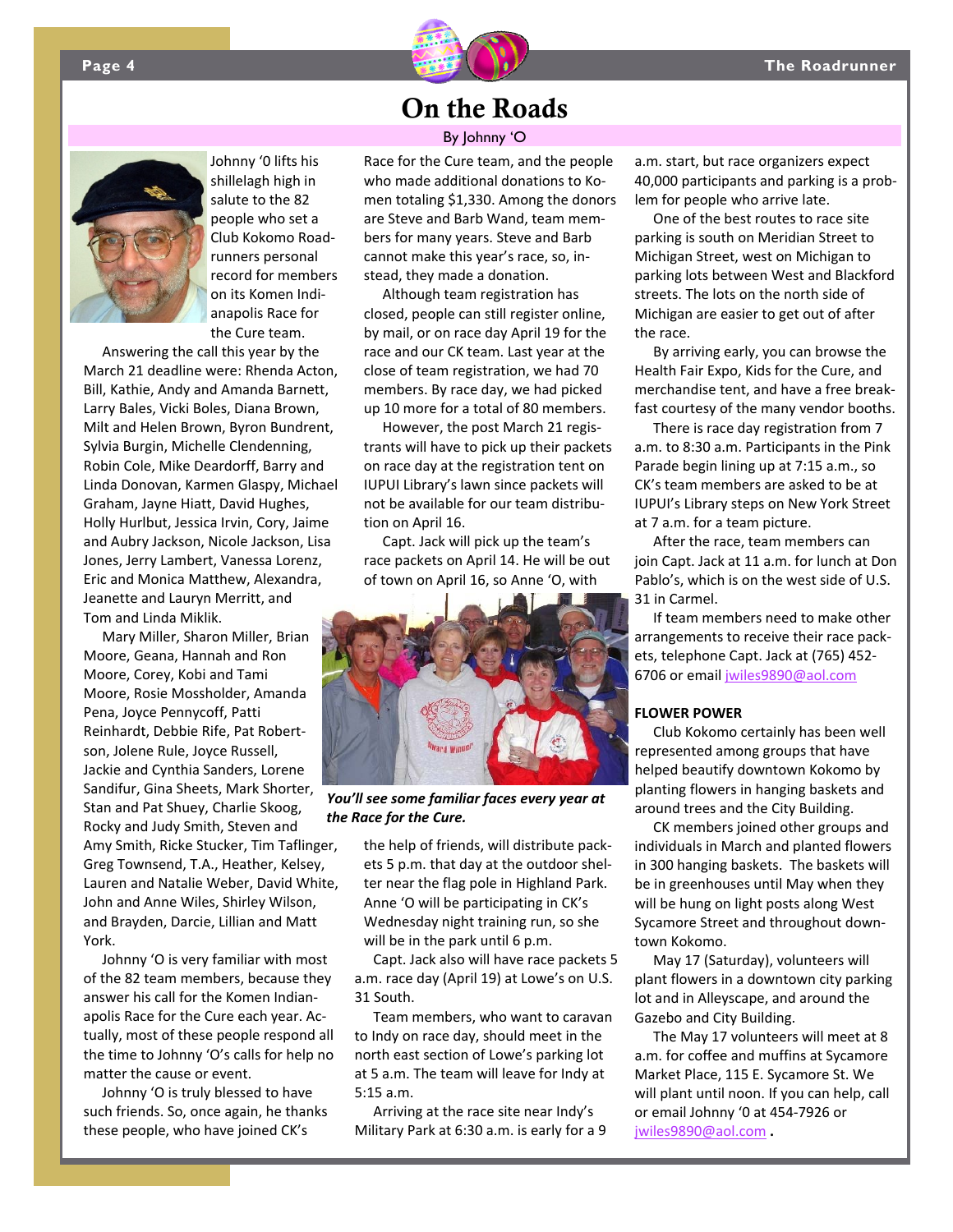

## Snickers Marathon

### By Robin Tetrault

Another marathon under our belts! March  $1<sup>st</sup>$  was our marathon in Albany, Ga. It was the Snicker's Marathon. Any‐ thing with candy in the title HAS to be good! And it was! It was a VERY well organized race and this is only its second year!

Our little party: Ray, myself, our

daughter, Melissa, Scott Colford and Amy Black headed out from our house bright and early Thursday morning. We were right on schedule. The drive wasn't bad until Scott slowed us down in snail‐paced traffic in Atlanta. You shouldn't travel through Atlanta ANY time during the day! We did get to travel in the "car‐ pool" lane because there were more than 2 of us in the vehicle. THAT was cool. It didn't help much once we got to the other side of At‐ lanta where everyone was going home.

We arrived in Albany, GA and found our way to our hotel. The staff was awesome at the hotel. They went out of their way to make the marathoners stay a pleasant one! We had all day Friday to see the sights, rest, eat, and go to packet pickup. The expo was the only disappointment for us. It was well

organized. There just weren't many ven‐ dors. In fact, I think, there was only one, and they only had a few items.

Scott and Amy enjoyed the Flint River Aquarium, while we read and napped. It seems Melissa was coming down with a doozy of a cold. We had a lovely pasta dinner at an Italian restau‐ rant that evening, then returned to our rooms to prepare for race day.

Race day was overcast, but there was a promise of sunshine and warmth. It was a bit chilly to start and the clouds hung around too long for me. When the sun came out it warmed up quickly, un‐ fortunately it was 4 hours into the race before the sun started shining.

If Scott hadn't run so fast he could've enjoyed the sun while he ran, too, but he finished in a FANTASTIC 2 hours 33 min 31 sec!!! THAT IS …WOW! 5:52 per mile,



*The marathoners BEFORE and AFTER clean‐up.*



people!! He placed  $4^{th}$  out of 370 full marathon participants. He was beat by a world class runner and 2 Kenyans. Not bad, Scott! There was a purse, money, moolah, \$\$\$, dollars, for the first 3 places....so Scott got  $4^{th}$ ! He said if he won he would buy us all the water we could drink! Well, we were on our own. It's a good thing they gave us water for free after the race!

Ray, Missy, and I ran together for the first 13 miles. Poor Melissa woke up with such a bad cold, she couldn't breathe.

She could not take deep breaths and the cold morning air hurt her throat. Her throat was raw by the  $\frac{1}{2}$  way point. Ray and I felt so bad for her. We told her not to talk and we walked the hills with her. It was impossible for her to get a deep breath. At the halfway point Ray got ahead of us as we made a potty stop.

> We trudged along together talking and enjoying our music in our ears, while the miles clicked off rather quickly. The warmer weather made such a difference, after training in 0 degree weather. I stayed with Melissa until the 20 mile mark. She kept telling me to go ahead, but I didn't want to leave her when she felt so bad. I felt pretty good at 20 miles so on I went. I ended up catching Ray, as he had to slow down because of his knee. He needed to walk more to take the pounding off of it. I went on to finish in 5:52! Ray fin‐ ished in 5:55, right behind me, and Melissa came in at 6:11. Fortu‐ nately, this marathon allowed 7 hours to finish. It counted for all of us! It was #13 for me, #14 for Melissa, and #15 for Ray. Scott isn't counting states. He just runs when he's ready, and boy, does he run!

We had to be back for church on Sunday, so we had to leave after we finished the race. It was a much quieter and quicker trip back. Melissa completely lost her voice, and Ray drove through At‐

lanta this time! We got home about 4:30 AM! Home, sweet, home! We will do it again! In May we will head out to North Dakota for our club marathon trip. Scott, Missy and I ran that race last year while Ray was recovering from knee surgery. It is a very well run race. There is a LOT of crowd support as you run through the neighborhoods, and a FABULOUS Expo! You could join us! For more information, read Ray's article.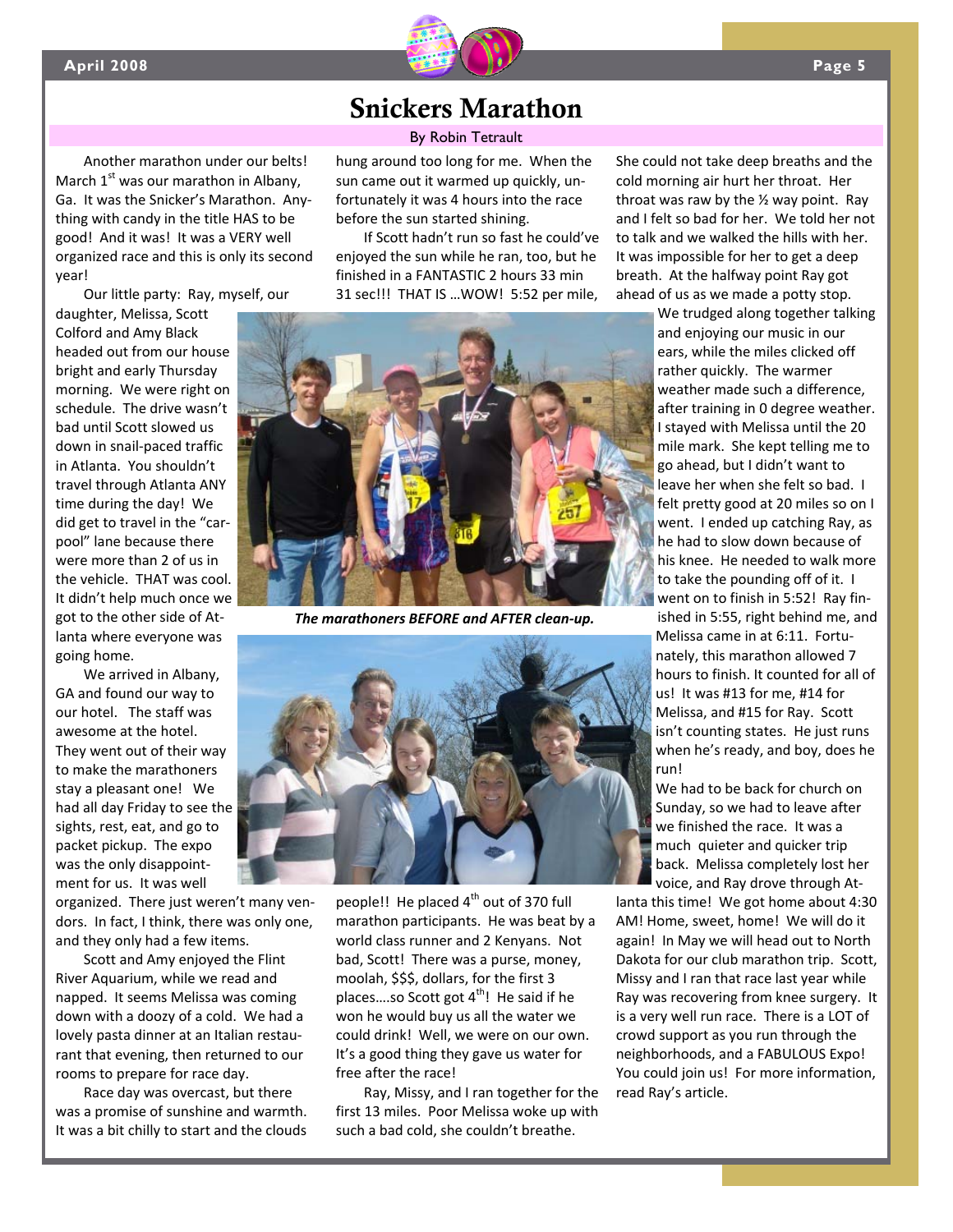mouth of the Savannah River, on the Atlantic coast, and the beach is fabulous! We liked it better than Myrtle Beach by

The day before the race, we all climbed the 187 steps of the lighthouse for a beautiful panoramic view of the island and beach area. The effects of that climb did not hit us until 2 days later, when we all had achy leg muscles. Savannah is rich in history and beauty. If you go, do an extensive tour. We visited Savannah 3 times during our week there

Although Scott was disappointed and will have to try to qualify again later this year, I upheld the family goals with a 1st

far.

on Tybee.



## Tybee Island Marathon

### By Stan Shuey

their local cancer association, as many in his group are medical professionals. They raised about \$20,000 in donations this year. The Tybee event is put on and sponsored by the Savannah Striders for their Memorial Hospital.

It was a gorgeous day for marathoning: 42 deg F at start and sunny. This course is perfect: elevation about 6 feet above sea level, and maybe a 2 feet change during. The marathon is folded onto Tybee Island (1 1/2 mi long) into 4 sections on the south end (about 8 miles) and a winding loop thru the north end around the famous lighthouse and old fort area (another 5 miles). The 1/2 marathoners are done at this point, but the full marathoners continue to do an-

other identical loop of whole course. Marathoners get to see each other many times! The 5K is a shortened version of the north loop. It is unique to see runners going in both directions from the start (5Kers start going north, all others south.) And I was done in plenty of time to double back to walk with family, and later cheer on the other Anderson runners, as they passed the 8, 13, 21 and 26 mile points.

in my old-age group.

*Stan's wife Pat, daughter‐in‐law Kim, and son Scott make their way to the start of the 5k.*

If anyone wants to qualify for Boston, this is THE place to do it! All mile marks were easy to see and traffic control was super. I counted 11 cop cars at the start line area alone before the race. The runners get the 2 outer lanes on main road, and cars get the middle 2. The turns were painted boldly on road, red for marathon, green for 5K. Timing is by Champion Chip with an "anti-cheat" spot at about the 5 & 18-mile points. 1/2 marathon finish medals have a raised clam on them, while the marathoners get one with a sand dollar; very ornate. Local motel rooms go for about \$70 per night in winter off-season. Tybee Island is 15 miles southeast of Savannah, GA, by the

Marathon

1. Jeff Kosiorek 2:41:26

- 8. Kristina Yanosek-Ty (w) 3:03:15
- 318 finishers

1/2 Marathon

1. Scott Mindel 1:12:13 13. Michelle Lafleur (w) 1:17:38 1054 finishers

### 5K

1. Leo Foley 16:41 6. Lauren Grant (w) 19:30 132. Stan Shuey 24:46 1st 65-69M 1186 finishers



No, I did not torture myself with something I'm not up to. My older son, Scott, 43, has been training for 6 months for this marathon, so he could qualify for Boston. He talked me into going along and doing the 5K, which is run at the same time, but in the opposite direction! (Also dad gets to pay for the beautiful condo we rented for \$715 for the week that "just happened" to be right across street from the start-finish line!) As it turns out, Scott had injured himself about 3 weeks prior, and finally got a diagnosis 1 week before the event that he had a stress fracture of his pelvis where groin tendons attach (very unusual occurrence). So, it ended up that I ran the 5K, and all the rest of family (Scott, his wife Kim, daughters Lauren (13) and Catherine (10), 2 friends of daughters (13 & 12), and my wife Pat) walked the 5K.

There is a cap of 3000 total runners allowed. This year 2991 signed up. The marathon had 318 finishers, 1/2 marathon 1054, and 5K had 1185. (There were only a few DNFs, but more DNSs.) There were more than 20 runners from Scott's club in Anderson, SC, most of whom ran the full marathon, several qualifying for Boston. The Anderson group made this a charity benefit for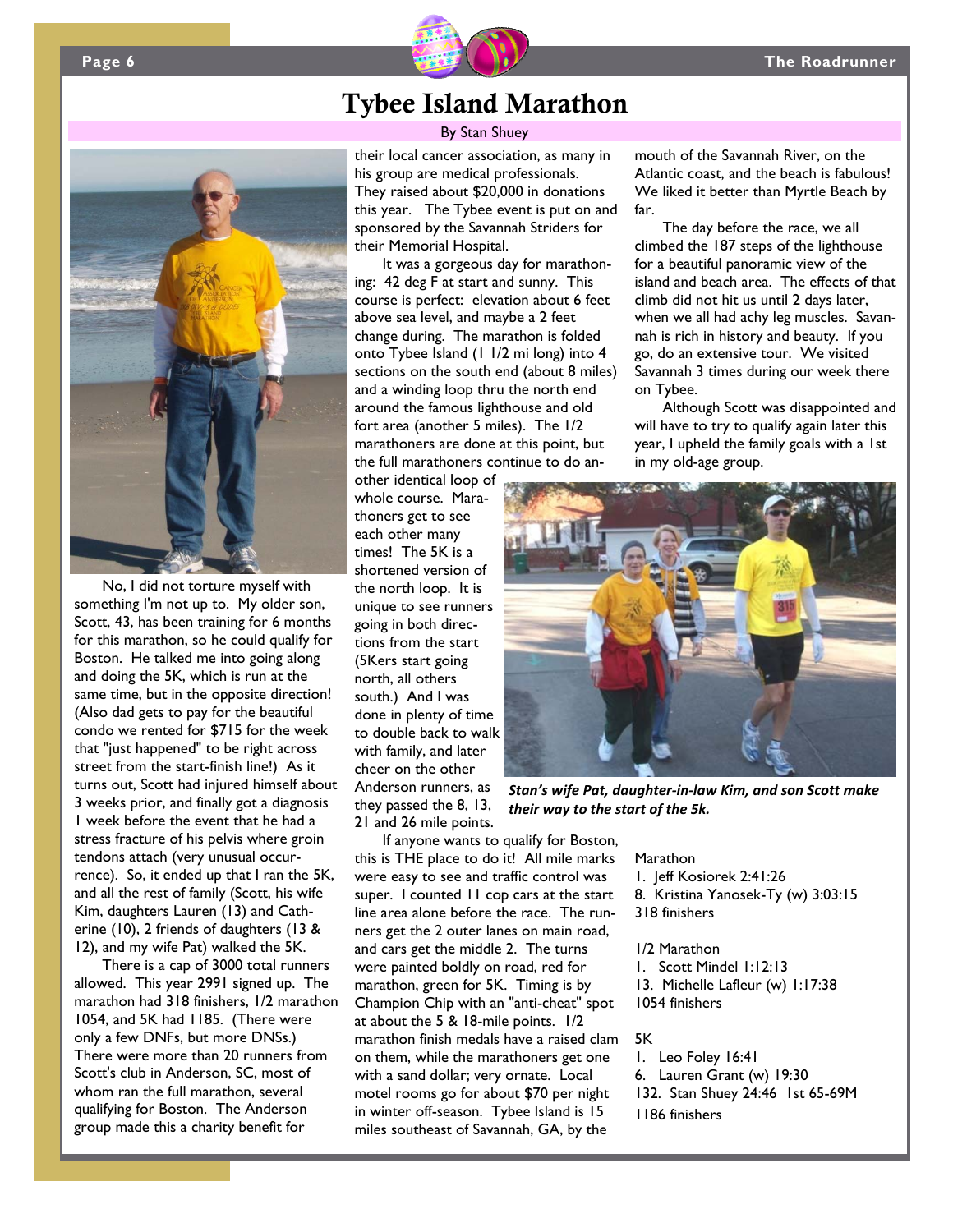

# Meeting Minutes | New Members | Birthday List

Club Kokomo Road Runners Meeting March 3, 2008 6:30 PM

Members Present: William Irvin, Gina Sheets, Mark Shorter, Brian Reinhardt, Charlie Skoog, Sylvia Burgin, Jerry Lam‐ bert, Mary Miller, Pat Robertson

William Irvin opened the meeting at 6:35 P.M.

REPORTS Financial Report given by Mark Shorter

OLD BUSINESS Shirts from Running Company On hold for now Ultimate Challenge Warehouse is available Flyer in newsletter

NEW BUSINESS

Walker age groups Discussion of changing age groups from 49 and under and 50 and over Number of walkers does not merit adding age groups Will use this years races to determine if changing or adding age goups is war‐

Haynes Apperson City now requires 60 day notice of closures.

Brian motioned to adjourn at 7:10 PM. Pat seconded. Meeting adjourned.

ranted.

Next meeting scheduled for April 7, 2008 at Grace Fellowship Church at 6:30 P.M.

# Monica Brooks Derick Brooks Maya Brooks Bowe Brooks Brody Brooks Charlie Eltringham Shawn Fain Kevin Forgrave Noreen Forgrave Austin Forgrave Kerrigan Forgrave Kaylie Forgrave Jase Forgrave Jessica Irvin Kobi Moore Adriene Riggle Emily Riggle Gretchen Riggle Peyton Yeung Henry Yu

*Welcome Welcome to Club Kokomo! Kokomo!*

4/2 Darin Hollinsworth 4/3 Brad Tomlinson 4/4 Mark Webster 4/5 Brian Reinhardt 4/5 Renita Taflinger 4/6 Kevin Starich 4/7 Bill Bauson 4/8 **Emily Hobbs** 4/8 Jillian Weaver 4/10 Monica Brooks 4/10 Dan Freeman 4/10 Steve Wand 4/12 Sarah Bauson 4/13 Mark Rodgers 4/13 Don Rogers 4/15 Grace Bauson 4/16 Tami Moore 4/18 Brody Brooks 4/18 Tim Taflinger 4/18 John Wiles 4/19 Charles Johnson 4/21 Cheryl Marner 4/22 Angela Lorenz 4/22 Jeanette Merritt 4/22 Greg Sumpter 4/24 Kinzie Austin 4/25 Lorene Sandifur 4/25 Laurie Kruger 4/26 Sona Camp 4/26 Michelle Clendenning 4/26 Karen Jewell 4/26 Jason Rush 4/26 Megan Tetrault 4/27 Jerry Land 4/27 | Scott Stucker 4/27 Greg Townsend 4/27 Matt Yarosz 4/27 Lisa Robertson 4/27 Stephanie Drake‐Holtson 4/28 Joseph Hubbs 4/28 Tim Revils



# In Memory of John Boyle

By Milt Brown

In February of 2007, John and Connie Boyle told Helen and me some very bad news. John had had an MRI and was diagnosed as having a brain tumor. The disease progressed much more rapidly than ex‐ pected and John passed away in July of 2007 at the age of 78. He was a long time member of Club Kokomo. John and I ran against one another for many years while we were in the age groups for 50's and 60's and 70's, taking turns beating one another. He continued to walk in races after his running days were over and competed in many Haynes Apperson races. He and Connie continued to be Mall walkers for several years. More importantly he was a fine person and good friend of Helen and me. We miss him a great deal and we're sure that his many Club Kokomo friends do, too.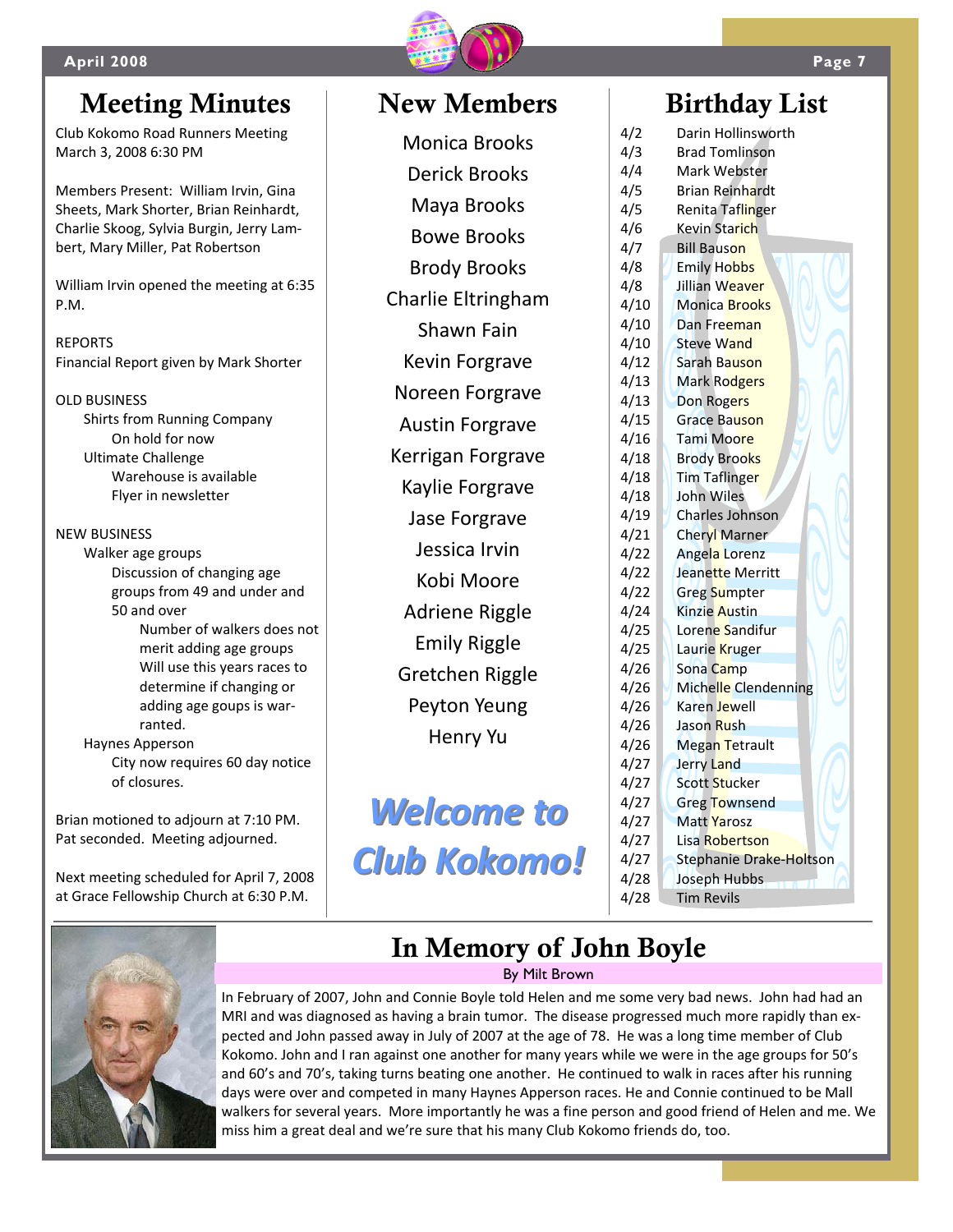

## Race Results

CK Weekly Fun Mile Wednesday, March 5, 2008

- 11:00 AM Race
- 1. Joe Rangel 7:08
- 2. Charlie Skoog 7:39 3. Sylvia Burgin 12:47
- 4. Jackie Sanders 16:49
- 6. Cindy Sanders 18:38
- 9 Finishers

### 5:30 PM Race

- 1. Brian Reinhardt 6:22 2 Joe Rangel 6:26 3. Charlie Skoog 7:03 4. Greg Sumpter 7:22 6. Cory Jackson 7:48 7. Patti Reinhardt 8:23 8. Joyce Pennycoff 8:25 9. Vicki Boles 8:33 10. Ray Tetrault 8:38 11. Kathy Bagwell 8:40 12. Rebekah Kinney 8:40 13. Laura Rosenstengel 9:44 14. Robin Tetrault 9:55
- 15. Teresa Barlow 9:55 20. Barry Donovan 11:48 21. Sylvia Burgin 11:54 22. Aubry Jackson 12:07 23. Jaime Jackson 12:07 25 Finishers

Norris Insurance Race Amboy , IN March 8, 2008

### 5K Run

1. Scott Colford 17:10 6. William Irvin 20:01 7. Jeff Kuczera 20:02 8. Matt York 20:09 9. Brian Reinhardt 20:29 11. Joe Rangel 20:49 14. Nich Lapari 21:16 15. Al Hochgesang 21:24 18. Brian Moore 22:04 19. Ron Moore 22:08 20. Micheal Graham 22:25 21. Mark Shorter 22:57 23. Charlie Skoog 23:25 25. Ricke Stucker 24:22 26. Phil Rozzi 24:38 27. Angela Cates 24:39 1st Woman 28. Michelle Clendenning 24:57 29. Greg Townsend 25:21 30. Jillian Weaver 25:26

32. Kathleen Bagwell 25:44 34. Mike Rood 25:50 35. Keith McAndrews 25:59 36. Waylon Coulter 26:05 37. Ryan Bagwell 26:09 38. Jerry Meiring 26:10 42. Mike Deardorff 26:31 43. Russ Hovermale 27:01 45. Ken Swinehart 27:24 46. David Hughes 27:28 47. Joshua Revils 27:34 48. Greg Sumpter 27:40 52. Ray Tetrault 27:48 54. Grace Bauson 27:54 55. Peter Bauson 27:55 56. Stan Shuey 28:11 57. Tami Moore 28:22 58. Cassie Bauson 28:25 59. Patti Reinhardt 28:40 60. Cory Jackson 28:50 61. Darcie York 28:55 62. Robin Tetrault 29:02 63. Phil Leininger 31:09 66. John Wiles 35:32 72. Sylvia Burgin 41:32 72 Finishers

31. Steve Wand 25:32



### *New club member Nich Lipari wasn't afraid of a little cold, wind, and ice.*

5K Walk 1. Jerry Lambert 35:02 2. Mary Miller 35:02 1st woman 3. Rick Spencer 37:52 4. Tim Taflinger 38:01 5. Anna Dollens 38:13 7. Jayne Hiatt 41:52 8. Raye Jean Swinehart 41:58 11. Debbie Riffe 46:43 12. Amanda Pena 46:43 13. Jackie Sanders 50:27 14. Tim Revils 54:38 14 Finishers

CK Weekly Fun Mile Wednesday, March 12, 2008

11:00 AM Race

1. Joe Rangel 6:13 2. Charlie Skoog 7:31 3. John Wiles 9:58 4. Sylvia Burgin 11:47 6. Jackie Sanders 15:56 7. Cindy Sanders 16:16 8 Finishers

5:30 PM Race 1. Dan Lutes 5:54 2. Todd Hollingsworth 6:15 3. Steve Wand 6:54 4. Allison Irvin 7:00 5. Michelle Clendenning 7:03 6. Henry Yu 7:05 8. Greg Sumpter 7:28 9. Greg Townsend 7:34 10. Cory Jackson 7:47 12. Ray Tetrault 8:11 13. Joyce Pennycoff 8:35 14. Peyton Yeung 8:53 15. James Longwith 8:56 16. Diana Padgett 8:58 17. Amber Longwith 9:26 18. Laura Rosenstengel 10:04 19. Robin Tetrault 10:05 20. Sophia Moore 10:08 21. Shawn Fain 10:09 22. Brian Moore 10:10 23. Barry Donovan 11:32 24. Sylvia Burgin 11:43 25. Jaime Jackson 11:59

26. Aubry Jackson 12:12 27. Bob Longwith 12:14 27 Finishers

23rd Annual Old Ben 5K March 15, 2008 Kokomo, IN

- 5k run
	- 1. Scott Colford 16:45 3. William Irvin 18:39 4. Heather Weber 18:46 1st woman 5. Chris James 18:49 6. Matt York 18:51 8. Brian Reinhardt 19:29
	- 9. Aurelien Mozipo 19:39

10, Dan Lutes 19:42 11. Zach Miller 19:45 12. Joe Rangel 20:20 15. Katie Hollingsworth 20:50 16. Ron Moore 20:51 17. Al Hochgesang 20:55 18. Brian Moore 21:05 23 . Michael Graham 21:29 114. Kayla Reinagle 31:00 25. Earl Strong 22:23 26. Joseph Hubbs 22:25 27. Mark Shorter 22:43 32. Don Rogers 22:58 33. Allison Irvin 23:00 34. Eric Matthew 23:03 39. Michelle Clendenning 23:36 40. Waylon Coulter 23:40 41. Ricke Stucker 23:41 46. Ken Swinehart 24:11 47. Phil Rozzi 24:12 48. Dennis Ball 24:15 49. Jillian Weaver 24:17 50. Charles Skoog 24:18 51. Henry Yu 24:27 52. Keith McAndrews 24:36 53. Steve Wand 24:39 54. Mike Deardorff 24:40 55. Monica Brooks 24:56 57. Ryan Bagwell 25:02 59. Jason Rush 25:09 60. Greg Townsend 25:16 62. Charley Eltringham 25:32 63. Kathy Bagwell 25:37 65. David Hughes 25:40 67. Jerry Meiring 25:59 69. Ray Tetrault 26:01 70. Amy Piazza 26:02 71. Maya Brooks 26:05 72. Derick Brooks 26:14 73. Donny Smith 26:18 77. Mark Eads 26:31 78. Tom Miklik 26:37 79. Stan Shuey 27:05 81. John Norris 27:21 82. Tami Moore 27:25 83. Kim Lee 27:34 84. Vern Graves 27:38 85. Cory Jackson 27:42 87. Robin Tetrault 27:48 88. Phil Leininger 27:54

- 90. Vicki Boles 28:04 93. Joyce Pennycoff 28:12
- 94. Chris Smith 28:12 96. Doug Mankell 28:29
- 98. Darcie York 28:40
- 101. Fred Chew 29:02

102. Theresa Barlow 29:13 103. David Reinagle 29:16 104. Jessica Irvin 29:19 106. Vanessa Lorenz 29:21 108. Justine Eads 29:47 110. Laura Rosenstengel 29:57 112. Sarah Lee 30:12 115. Walter Brown 31:02 119. Rhenda Acton 31:18 120. Robin Cole 31:28 124. James Longwith 32:30 125. Amber Longwith  $32.31$ 134. Rocky Smith 35:28 137. Judy Smith 35:57 140. Shawn Fain 37:07 141. Robert Cupp 37:18 142. Sylvia Burgin 38:13 143. Susan Gerhart 38:49 151 Finishers 5k Walk 1. Jerry Lambert 33:32 2. Mary Miller 33:58 1st woman 3. Rick Spencer 36:18 4. Amanda Pena 36:30 5. Steve Inman 36:52 6. Robin Michael 36:52 7. Anna Dollens 37:35 8. Tim Taflinger 38:51 12. Toney Lorenz 40:03 13. Melvin Hobbs 40:51 14. Jayne Hiatt 41:35 15. Jane Inman 41:39 16. Raye Jean Swinehart 43:11 17. Debbie Riffe 43:12 20. Trudy Pierce 45:12 25. Diana Brown 49:30 27. Pat Robertson 50:06 28. Jackie Sanders 50:16 29. Cindy Sanders 51:17 34. Tim Revils 55:05 35 Finishers CK Weekly Fun Mile Wednesday, March 19, 2008 Highland Park Walk/Bike Path 11:00 AM Race 1. Joe Rangel 6:23

- 2. Charlie Skoog 7:20
- 3. Robin Cole 9:32
- 6. Jackie Sanders 16:01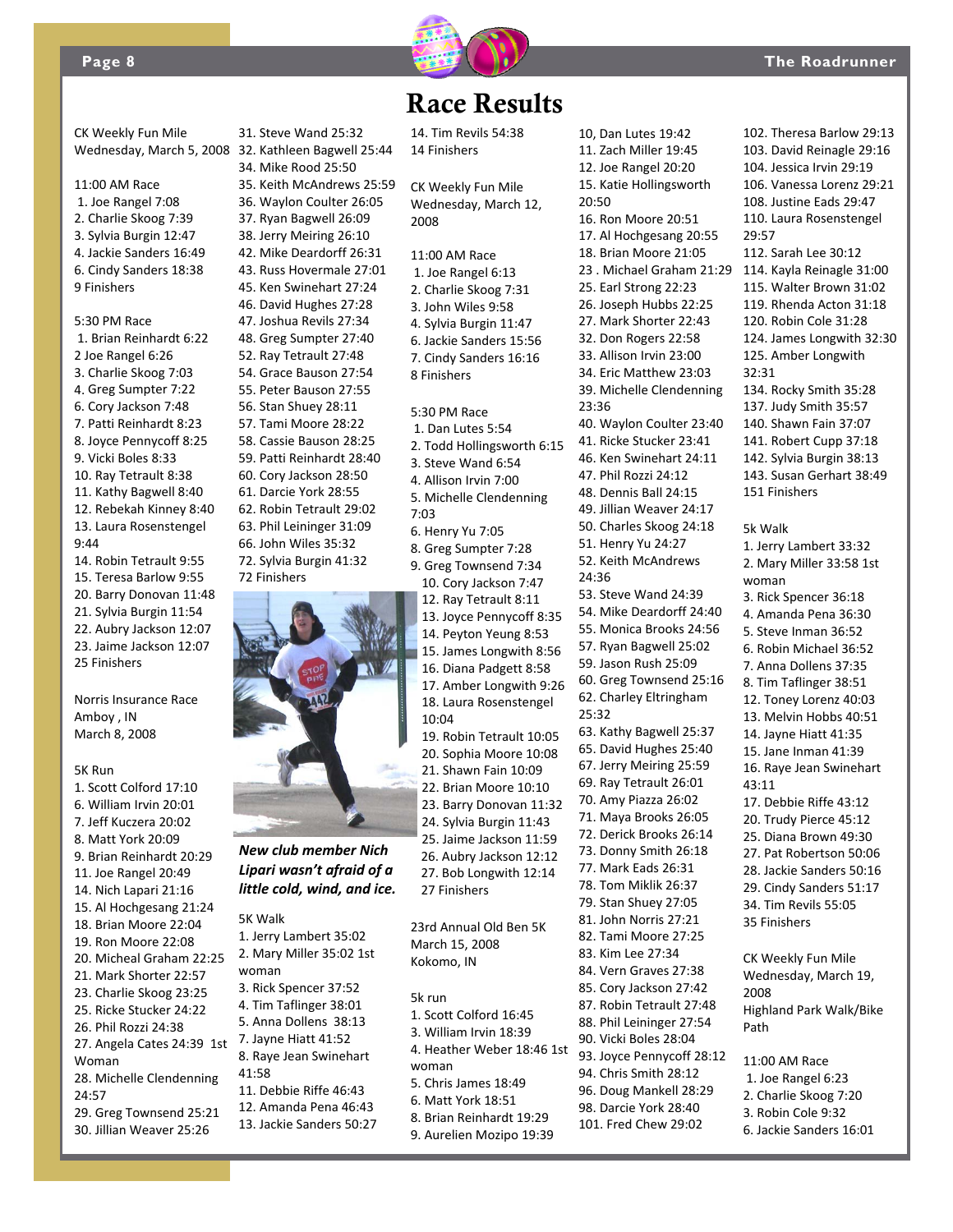

# Points Standings

Races included are JN Amboy, Old Ben, and any one marathon, half-marathon or volunteer. 10 points are awarded for both the Race for the Cure and the Relay for Life.

Runners Women

13-19 Katie Hollingsworth 1-20 Maya Brooks 1-15 Vanessa Lorenz 1-12 Kayla Reinagle 1-10

20-24 Grace Bauson 1-20 Sarah Lee 1-20 Amber Longwith 1-15

### 25-29

Michelle Clendenning 2-35 Jillian Weaver 2-27 Kathleen Bagwell 2-22 Allison Irvin 1-20 Justine Eads 1-9

### 30-34

Darcie York 2-32 Monica Brooks 1-20 Amy Piazza 1-15 Jessica Irvin 1-10

### 35-39

Gina Sheets 1-20M Heather Weber 1-20

### 40-44

Tami Moore 2-40 Patti Reinhardt 1-15 Laura Rosenstengel 1-15 50-54 Robin Tetrault 3-60M Vicki Boles 1-15 Theresa Barlow 1-12

Cassie Bauson 1-20

45-49

55-59 Joyce Pennycoff 1-20 Rhenda Acton 1-15 Robin Cole 1-12 Judy Smith 1-10

60-64 Sylvia Burgin 2-40 Susan Gerhart 1-15

Men

Runners

0-12 Waylon Coulter 2-40 Joshua Revils 1-15

13-19 Nich Lipari 1-20 James Longwith 1-20 Peter Bauson 1-15

20-24 Zach Miller 1-20 Charley Eltringham 1-15 25-29 Cory Jackson 2-30 Joseph Hubbs 1-20 Jason Rush 1-15 Mark Eads 1-12

30-34 William Irvin 2-40 Matt York 2-30 Ryan Bagwell 2-24

35-39 Scott Colford 3-60M Travis Sheets 1-20H Chris James 1-15 Aurelien Mozipo 1-15 Dennis Ball 1-12 Jeff Kuczera 1-12 Derick Brooks 1-10 Michael Rood 1-10 Donny Smith 1-9 Vernon Graves 1-8 David Reinagle 1-7 Shawn Fain 1-6

### 40-44

Brian Reinhardt 2-40 Ron Moore 2-27 Michael Graham 2-22 Dan Lutes 1-15 Don Rogers 1-9

45-49 Al Hochgesang 2-40 Brian Moore 2-30 Phil Rozzi 2-21

Ken Swinehart 2-20 Eric Mathew 1-12 Greg Sumpter 1-9 Henry Yu 1-8 Kim Lee 1-7

### 50-54

Ray Tetrault 3-36M Keith McAndrews 2-30 Greg Townsend 2-30 Mike Deardorff 2-22 Jerry Meiring 2-21 Earl Strong 1-20 Russ Hovermale 1-9

### 55-59

Joe Rangel 2-40 Mark Shorter 2-30 Charlie Skoog 2-24 Steve Wand 2-20 Phil Leininger 2-17 Tom Miklik 1-9 John Wiles 1-8 Chris Smith 1-7 Fred Chew 1-6 Rocky Smith 1-5

### 60-64

Ricke Stucker 2-40 David Hughes 2-30 Doug Mankell 1-12 Walter Brown 1-10

### 65-69

Stan Shuey 2-40 John Norris 1-15 70-74 Robert Cupp 1-20

### Walkers

Women

49- Mary Miller 2-40 Jayne Hiatt 2-27 Amanda Pena 2-24 Raye Jean Swinehart 2-21 Debbie Riffe 2-18 Jane Inman 1-10

### 50+

Anna Dollens 2-40 Trudy Pierce 1-15 Diana Brown 1-12 Pat Robertson 1-10 Cynthia Sanders 1-9

Men

49- Tim Revils 2-35 Steve Inman 1-20

### 50+ Jerry Lambert 2-40 Rick Spencer 2-30 Tim Taflinger 2-22 Jackie Sanders 2-18 Robin Michael 1-12 Melvin Hobbs III 1-9

Race Results (continued)

6 Finishers

- 5:30 PM Race 1. Dan Lutes 5:55 2. Joe Rangel 6:42 3. Henry Yu 6:54 4. Ray Tetrault 7:41 5. Peyton Yeung 7:52 6. Shannon Reinagle 7:58 7. Joyce Pennycoff 8:27 8. Jerry Lambert 8:50 9. Mary Miller 8:58 10. Robin Tetrault 9:06 11. Anna Dollens 9:18
- 
- 12. Sophia Moore 9:21
- 13. Laura Rosenstengel
- 9:41
- 15. John Wiles 9:56 16. Anne Wiles 9:56
- 18. Sylvia Burgin 11:19 19. Tim Taflinger 11:32 20. Aubry Jackson 11:33 21. Cory Jackson 11:36 22. Isabel Moore 12:32 23. Brian Moore 12:33 25. Cathy Longwith 15:09 25 Finishers CK Weekly Fun Mile

17. Bob Longwith 11:07

Wednesday, March 26, 2008

- 11:00 AM Race 1. Joe Rangel 6:27 2. Charlie Skoog 6:57 3. Jerry Lambert 8:59
- 4. Robin Cole 9:34
- 5. Sylvia Burgin 11:21

6. Roberta Hite 14:47 7. Jackie Sanders 15:41 7 Finishers

### 5:30 PM Race

- 1. Henry Yu 6:48 2. Byron Bundrent 6:48 3. Greg Sumpter 7:06 4. Greg Townsend 7:12 5. Steve Wand 7:15 6. Ryan Bagwell 7:28 7. Ray Tetrault 7:51 8. Robin Tetrault 8:06
- 9. Mary Miller 8:17
- 10. Diana Padgett 8:43
- 11. Laura Rosenstengel 8:48
- 12. Jerry Lambert 8:57
- 14. Anna Dollens 9:07
- 15. Jaime Jackson 9:07
- 16. Joe Rangel 9:08
- 17. Jill Parry 9:28 20. Aubry Jackson 10:29 21. Cory Jackson 10:34 23. Bob Longwith 10:36
- 25. Sylvia Burgin 11:21 29. Cathy Longwith 14:53 30. Diana Brown 15:18 31 Finishers



*Kaleb and Katie Hollingsworth at the Old Ben.*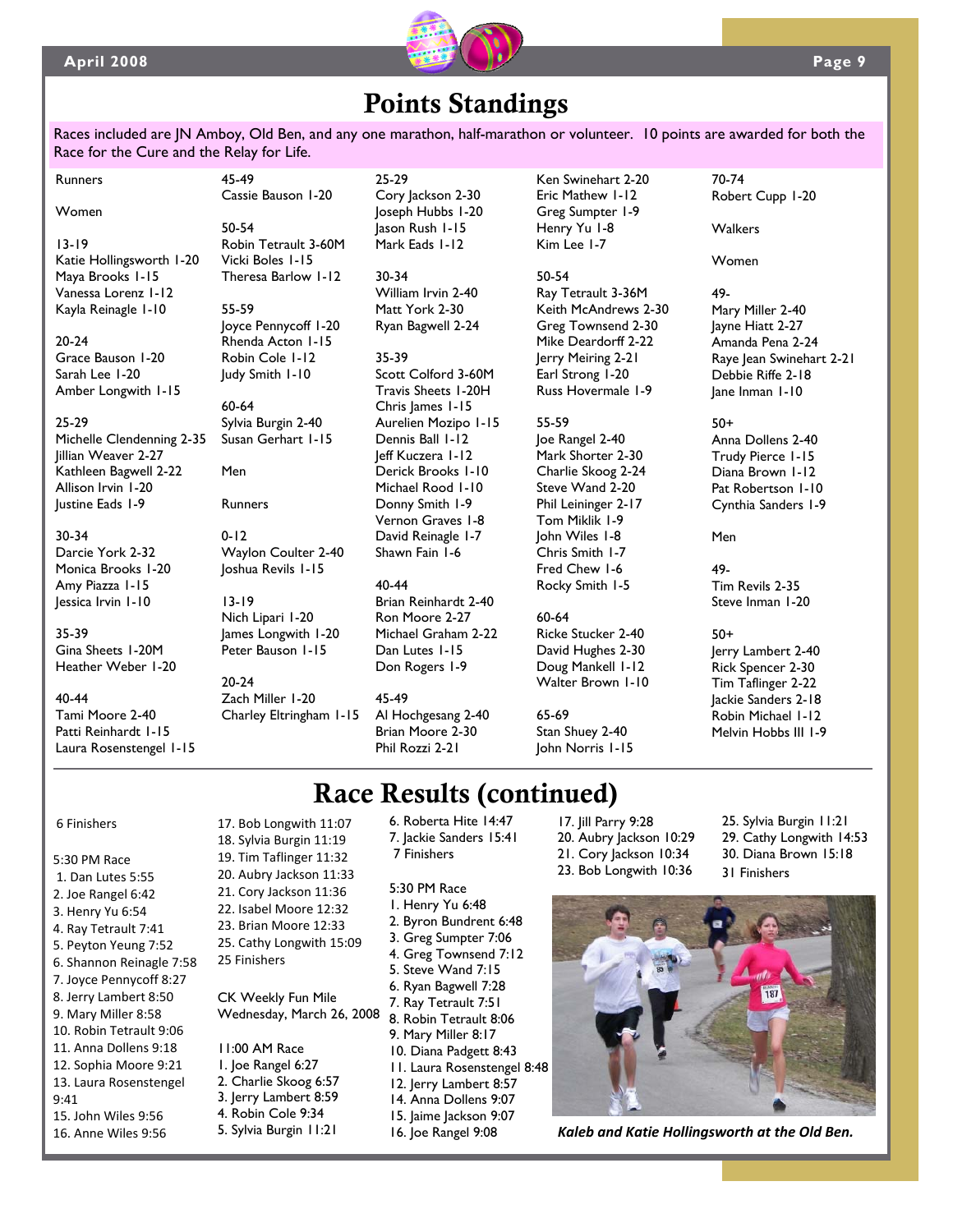



I participated in a meeting with the Rescue Mission as they would like to cre‐ ate a fitness program. We are just devel‐ oping ideas, but one BIG need is for shoes for these men. I am suggesting that our club members be willing to do‐ nate some slightly used shoes for these men as they begin running. We don't want shoes that you are too lazy to throw away because their last use was 2004. I

## Coyote Kids

### By Ray Tetrault

Is it summer already? Not quite, but it is time to get things ready for our Coyote Kids running program. Captain Coyote will need a lot more help than usual because two of his slaves/children are moving. Mike is moving to Madagascar, which is a real island off the east coast of Africa, and not just a Disney movie. He will be serving with the Peace Corp. Michelle is hoping to move to Florida this sum‐

mer meaning she won't be able to be counted on for the whole summer. Mike has taken care of our results and website for these years. Michelle has taken responsibility for the finish line area. Captain Coyote will need help during the week taking care of house‐ keeping chores to be ready for each week. If you can help call him at home: 854‐1393; office: 454‐5497; email: ray‐ robin@email.com .

## Rescue Mission Running Program

### By Ray Tetrault

am asking you to consider purchasing a new pair of shoes for yourself sooner than normal so these shoes would be available for these men. If you are willing to help in this endeavor, then you can contact me with your shoe style and size. I will put a plastic tub on my porch if you want to drop off your shoes. My house is 1404 W. Defenbaugh. It is the brick house located directly behind the Parks and Recreation Department office building in Highland Park. This will give

us an opportunity to live out our club's mission statement and for some it also gives you an opportunity to live out the Golden Rule! How awesome is that!

If you are willing to help develop a running/fitness program and want to be a part of improving the lives of those who participate, let me know! See you on the trails and roads. May the wind always be at your back and may you never finish one place out of the money!



*From left to right: Phil Leininger, Doug Mankell, and Vicki Boles compete in the Old Ben 5k.*